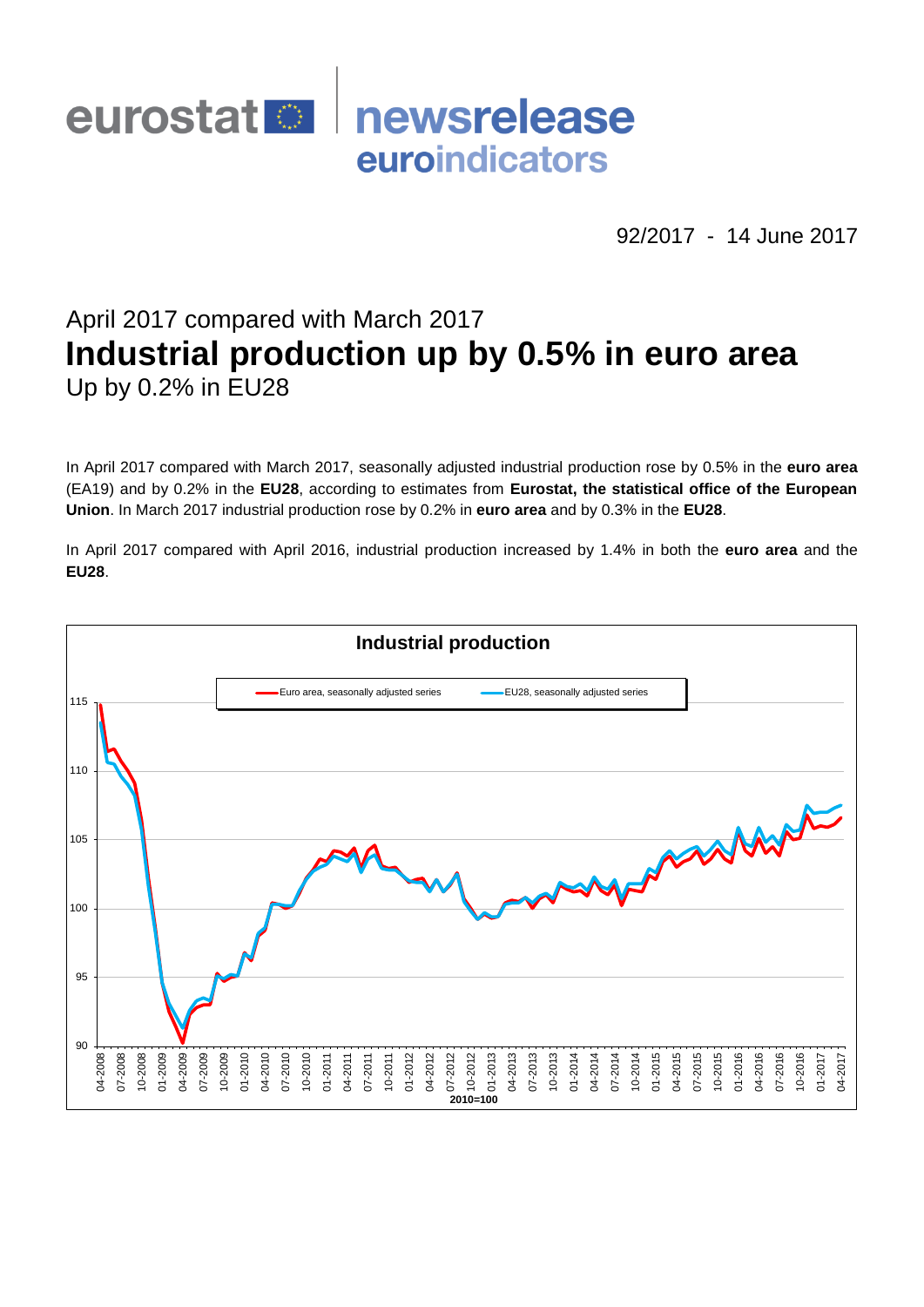# **Monthly comparison by main industrial grouping and by Member State**

The increase of 0.5% in industrial production in the **euro area** in April 2017, compared with March 2017, is due to production of energy rising by 4.7%, durable consumer goods by 0.6%, non-durable consumer goods by 0.2% and intermediate goods by 0.1%, while production of capital goods fell by 0.7%.

In the **EU28**, the increase of 0.2% is due to production of energy rising by 3.6% and non-durable consumer goods by 0.2%, while production of durable consumer goods fell by 0.1% and capital goods by 0.8%. Production of intermediate goods remained stable.

Among Member States for which data are available, the highest increases in industrial production were registered in **Ireland** (+7.7%), **Malta** (+2.9%) and **Portugal** (+2.0%), and the largest decreases in **Slovakia** (-10.9%), **Luxembourg** (-3.1%) and **Greece** (-2.9%).

## **Annual comparison by main industrial grouping and by Member State**

The increase of 1.4% in industrial production in the **euro area** in April 2017, compared with April 2016, is due to production of durable consumer goods rising by 4.6%, intermediate goods by 3.0%, capital goods by 1.0% and non-durable consumer goods by 0.6%, while production of energy fell by 0.1%.

In the **EU28**, the increase of 1.4% is due to production of intermediate goods rising by 3.8%, durable consumer goods by 3.7%, capital goods by 1.7% and non-durable consumer goods by 0.2%, while production of energy fell by 0.9%.

Among Member States for which data are available, the highest increases in industrial production were registered in **Latvia** (+9.6%), **Estonia** (+9.5%) and **Slovenia** (+7.8%), and the largest decreases in **Luxembourg** (-3.3%) and **Slovakia** (-3.2%).

#### Geographical information

The **euro area** (EA19) includes Belgium, Germany, Estonia, Ireland, Greece, Spain, France, Italy, Cyprus, Latvia, Lithuania, Luxembourg, Malta, the Netherlands, Austria, Portugal, Slovenia, Slovakia and Finland.

The **European Union** (EU28) includes Belgium, Bulgaria, the Czech Republic, Denmark, Germany, Estonia, Ireland, Greece, Spain, France, Croatia, Italy, Cyprus, Latvia, Lithuania, Luxembourg, Hungary, Malta, the Netherlands, Austria, Poland, Portugal, Romania, Slovenia, Slovakia, Finland, Sweden and the United Kingdom.

#### Methods and definitions

The **index of industrial production** measures the evolution of the volume of production for industry excluding construction, based on data adjusted for calendar and seasonal effects.

**Seasonally adjusted** euro area and EU series are calculated by aggregating the seasonally adjusted national data. Eurostat carries out the seasonal adjustment of the data for those countries that do not adjust their data for seasonal effects.

Total industry covers [NACE rev.2](http://ec.europa.eu/eurostat/ramon/nomenclatures/index.cfm?TargetUrl=LST_NOM_DTL&StrNom=NACE_REV2&StrLanguageCode=EN&IntPcKey=&StrLayoutCode=HIERARCHIC) sections B to D. Missing observations from Member States for recent months are estimated for the calculation of the euro area and the EU aggregates.

#### Revisions and timetable

Compared with data issued in the News Release [81/2017](http://ec.europa.eu/eurostat/documents/2995521/8019856/4-12052017-AP-EN.pdf/03fb70ad-ae5c-49b6-b787-5facf90bfe87) of 12 May 2017, the monthly percentage change for March 2017 has been revised from -0.1% to +0.2% in the euro area and from 0.0% to +0.3% in the EU28. The annual percentage change has been revised from +1.9% to +2.2% in the euro area and from +2.4% to +2.7% in the EU28.

#### For more information

Eurosta[t database section](http://ec.europa.eu/eurostat/web/short-term-business-statistics/data/database) on short-term business statistics Eurosta[t Statistics Explained article](http://ec.europa.eu/eurostat/statistics-explained/index.php/Industrial_production_(volume)_index_overview) on the industrial production index Th[e weights of the Member States](https://circabc.europa.eu/w/browse/5e6d1e48-056c-4c6a-8278-3ab138bcf575) in the EU and euro area aggregates (See file EU-28\_EA-19\_NEWS\_RELEASE\_WEIGHTINGS\_2010) Eurostat €-indicator[s release calendar](http://ec.europa.eu/eurostat/news/release-calendar)

#### Issued by: **Eurostat Press Office**

**Vincent BOURGEAIS Tel: +352-4301-33 444 [eurostat-pressoffice@ec.europa.eu](mailto:eurostat-pressoffice@ec.europa.eu)** For further information on data:

**Marko CIP Tel: +352-4301-34 858 [marko.cip@ec.europa.eu](mailto:marko.cip@ec.europa.eu)**

**Media requests**: Eurostat media support / Tel: +352-4301-33 408 / [eurostat-mediasupport@ec.europa.eu](mailto:eurostat-mediasupport@ec.europa.eu)



[EurostatStatistics](http://www.facebook.com/EurostatStatistics) www.[ec.europa.eu/eurostat/](http://ec.europa.eu/eurostat/) [@EU\\_Eurostat](http://twitter.com/EU_Eurostat)



ec.europa.eu/eurostatlo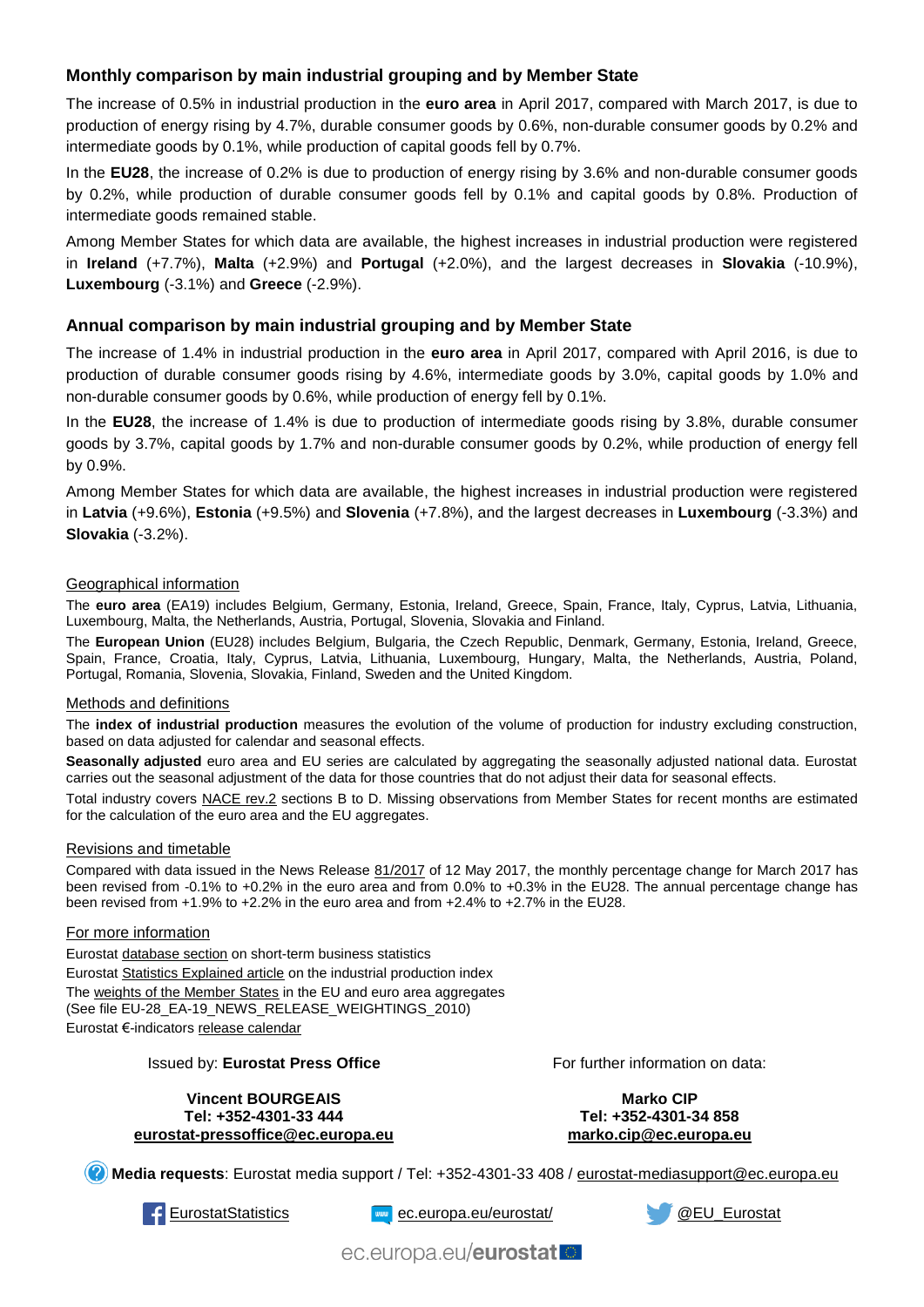## **Industrial production**

% change compared with previous month\*

|                            | <b>Nov-16</b> | Dec-16 | $Jan-17$ | Feb-17 | Mar-17 | Apr-17 |
|----------------------------|---------------|--------|----------|--------|--------|--------|
| <b>EA19</b>                |               |        |          |        |        |        |
| Total industry             | 1.6           | $-0.9$ | 0.2      | $-0.1$ | 0.2    | 0.5    |
| Intermediate goods         | 1.9           | 0.4    | $-1.2$   | 1.2    | 0.6    | 0.1    |
| Energy                     | 1.2           | $-1.3$ | 2.8      | $-4.6$ | -4.0   | 4.7    |
| Capital goods              | 0.3           | $-2.2$ | 1.0      | 1.2    | 0.9    | $-0.7$ |
| Durable consumer goods     | 1.5           | 2.2    | $-1.6$   | 0.6    | 2.1    | 0.6    |
| Non-durable consumer goods | $2.0\,$       | $-0.4$ | $-1.0$   | $-1.2$ | 1.7    | 0.2    |
| <b>EU28</b>                |               |        |          |        |        |        |
| Total industry             | 1.7           | $-0.6$ | 0.1      | 0.0    | 0.3    | 0.2    |
| Intermediate goods         | 1.9           | 0.6    | $-1.0$   | 0.8    | 0.7    | 0.0    |
| Energy                     | 1.8           | $-1.3$ | 2.7      | $-3.9$ | $-3.3$ | 3.6    |
| Capital goods              | 0.4           | $-1.4$ | 1.0      | 1.2    | 0.7    | $-0.8$ |
| Durable consumer goods     | 1.1           | 2.4    | $-1.8$   | 0.8    | 1.8    | $-0.1$ |
| Non-durable consumer goods | 2.1           | $-0.1$ | $-1.4$   | $-1.0$ | 1.6    | 0.2    |

The source dataset is availabl[e here.](http://appsso.eurostat.ec.europa.eu/nui/show.do?query=BOOKMARK_DS-069583_QID_-53045BCF_UID_-3F171EB0&layout=TIME,C,X,0;GEO,L,Y,0;NACE_R2,L,Y,1;INDIC_BT,L,Z,0;S_ADJ,L,Z,1;UNIT,L,Z,2;INDICATORS,C,Z,3;&zSelection=DS-069583UNIT,PCH_PRE;DS-069583S_ADJ,SCA;DS-069583INDIC_BT,PROD;DS-069583INDICATORS,OBS_FLAG;&rankName1=UNIT_1_2_-1_2&rankName2=INDIC-BT_1_2_-1_2&rankName3=INDICATORS_1_2_-1_2&rankName4=S-ADJ_1_2_-1_2&rankName5=TIME_1_0_0_0&rankName6=GEO_1_0_0_1&rankName7=NACE-R2_1_2_1_1&sortR=ASC_-1_FIRST&sortC=ASC_-1_FIRST&rStp=&cStp=&rDCh=&cDCh=&rDM=true&cDM=true&footnes=false&empty=false&wai=false&time_mode=ROLLING&time_most_recent=true&lang=EN&cfo=%23%23%23%2C%23%23%23.%23%23%23)

| <b>Total industry</b> | <b>Nov-16</b> | Dec-16 | <b>Jan-17</b> | <b>Feb-17</b> | Mar-17 | Apr-17   |
|-----------------------|---------------|--------|---------------|---------------|--------|----------|
| <b>EA19</b>           | 1.6           | $-0.9$ | 0.2           | $-0.1$        | 0.2    | 0.5      |
| <b>EU28</b>           | 1.7           | $-0.6$ | 0.1           | 0.0           | 0.3    | 0.2      |
| <b>Belgium</b>        | 1.2           | 4.0    | $-4.7$        | 3.4           | $-1.5$ |          |
| <b>Bulgaria</b>       | 1.0           | 1.7    | $-3.1$        | 3.8           | 1.0    | $-1.3$   |
| <b>Czech Republic</b> | 1.7           | $-1.7$ | 3.7           | 0.4           | $-0.3$ | 0.6      |
| <b>Denmark</b>        | 1.1           | 0.9    | $-4.3$        | 1.7           | 2.0    | $-2.5$   |
| Germany               | 0.6           | $-2.0$ | 1.7           | 0.8           | $-0.3$ | 1.0      |
| <b>Estonia</b>        | 1.4           | $-1.2$ | 0.8           | 2.3           | 2.4    | $-0.1$   |
| Ireland               | 14.5          | $-9.8$ | 2.8           | $-12.7$       | 2.0    | 7.7      |
| Greece                | $-1.0$        | 2.5    | 2.4           | $-0.3$        | $-1.0$ | $-2.9$   |
| Spain                 | 1.6           | $-0.5$ | 0.4           | $-0.3$        | $-0.3$ | $-0.1$   |
| <b>France</b>         | 2.7           | $-1.5$ | 0.2           | $-1.8$        | 2.4    | $-0.6$   |
| Croatia               | 3.2           | 6.1    | $-8.6$        | $-0.8$        | 0.5    | $-1.9$   |
| Italy                 | 0.7           | 1.5    | $-2.3$        | 0.9           | 0.4    | $-0.4$   |
| <b>Cyprus</b>         | $-0.4$        | 2.8    | 0.6           | 0.7           | 1.4    | ÷        |
| Latvia                | 2.8           | 0.2    | $-2.4$        | 3.2           | 0.9    | $-0.2$   |
| Lithuania             | 0.6           | 1.2    | 0.4           | 0.8           | $-3.9$ | $-0.6$   |
| Luxembourg            | $-0.9$        | 6.0    | $-7.4$        | 3.4           | 3.0    | $-3.1**$ |
| <b>Hungary</b>        | 0.9           | 0.5    | 0.2           | 3.1           | 0.7    | $-0.8$   |
| <b>Malta</b>          | 2.7           | 1.8    | $-0.8$        | 1.4           | $-3.5$ | 2.9      |
| Netherlands           | 2.6           | $-0.3$ | $-0.5$        | 0.1           | $-3.2$ | 1.5      |
| <b>Austria</b>        | 1.5           | $-0.9$ | $-1.4$        | 2.4           | $-0.2$ | ÷        |
| Poland                | 2.0           | 1.6    | 0.0           | 0.8           | 1.9    | $-1.2$   |
| Portugal              | $-0.7$        | 0.2    | 0.0           | $-0.1$        | $-0.5$ | 2.0      |
| Romania               | 1.0           | 1.6    | $-0.3$        | 1.3           | 2.7    | $-0.6$   |
| Slovenia              | 1.2           | 1.4    | $-2.2$        | 3.4           | 1.1    | $-0.4$   |
| Slovakia              | 0.5           | 0.8    | 0.4           | $-1.2$        | 10.4   | $-10.9$  |
| Finland               | 0.3           | $-0.9$ | 0.1           | $-0.6$        | 1.3    | 0.8      |
| <b>Sweden</b>         | 1.3           | $-0.6$ | 2.7           | 0.1           | 0.3    | $-1.7$   |
| <b>United Kingdom</b> | 2.3           | 0.9    | $-0.3$        | $-0.7$        | $-1.0$ | 0.3      |
| Norway                | 0.2           | $-2.4$ | 3.5           | $-0.5$        | 0.0    | 0.6      |

\* Calendar and seasonally adjusted

\*\* Estimated by Member State

: Data not available

The source dataset is available [here.](http://appsso.eurostat.ec.europa.eu/nui/show.do?query=BOOKMARK_DS-069583_QID_-3986CD57_UID_-3F171EB0&layout=TIME,C,X,0;GEO,L,Y,0;INDIC_BT,L,Z,0;S_ADJ,L,Z,1;UNIT,L,Z,2;NACE_R2,L,Z,3;INDICATORS,C,Z,4;&zSelection=DS-069583UNIT,PCH_PRE;DS-069583S_ADJ,SCA;DS-069583INDIC_BT,PROD;DS-069583INDICATORS,OBS_FLAG;DS-069583NACE_R2,B-D;&rankName1=UNIT_1_2_-1_2&rankName2=INDIC-BT_1_2_-1_2&rankName3=INDICATORS_1_2_-1_2&rankName4=S-ADJ_1_2_-1_2&rankName5=NACE-R2_1_2_-1_2&rankName6=TIME_1_0_0_0&rankName7=GEO_1_2_0_1&sortC=ASC_-1_FIRST&rStp=&cStp=&rDCh=&cDCh=&rDM=true&cDM=true&footnes=false&empty=false&wai=false&time_mode=ROLLING&time_most_recent=true&lang=EN&cfo=%23%23%23%2C%23%23%23.%23%23%23)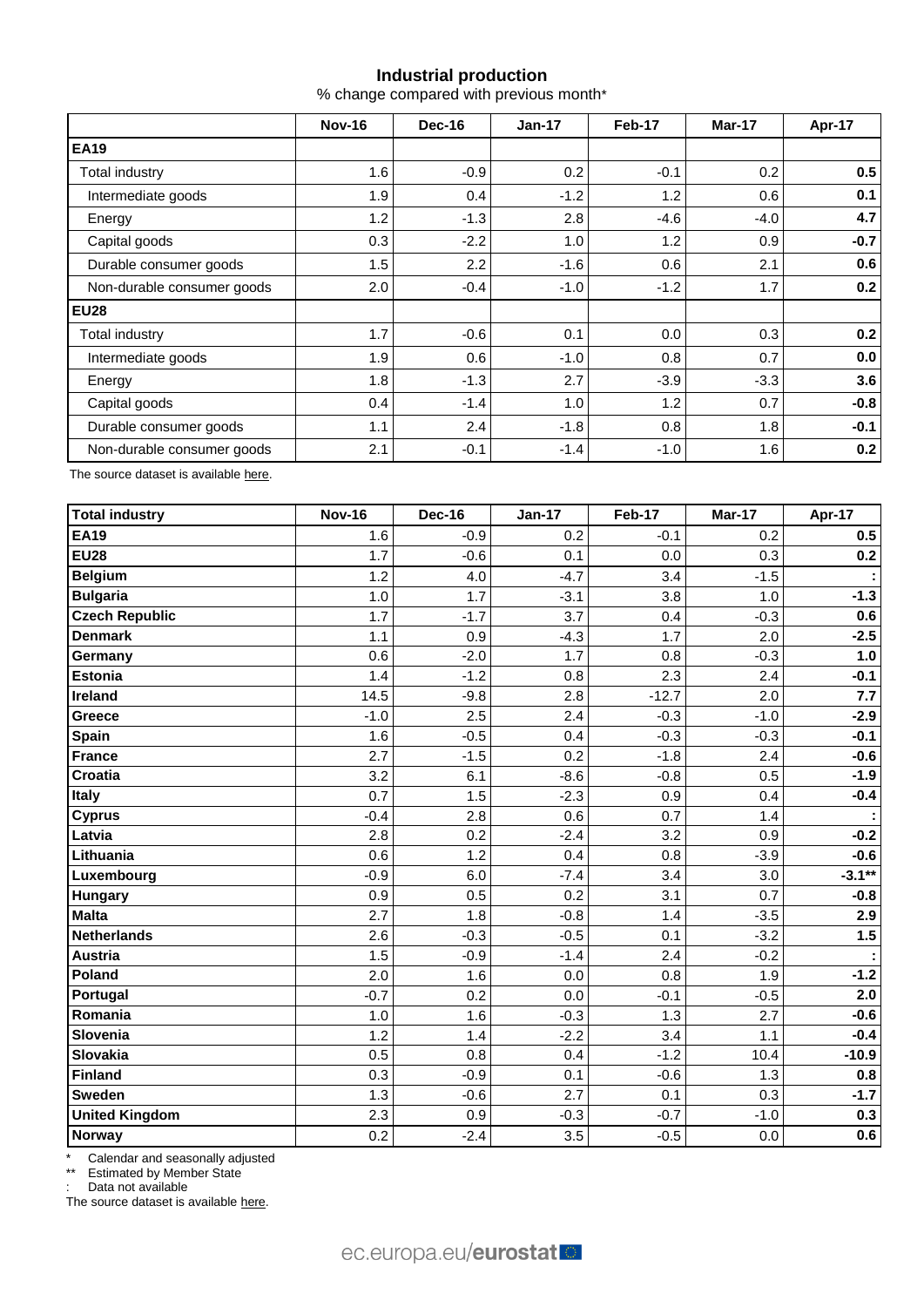# **Industrial production**

% change compared with same month of the previous year\*

|                            | <b>Nov-16</b> | Dec-16 | $Jan-17$ | Feb-17 | Mar-17 | Apr-17 |
|----------------------------|---------------|--------|----------|--------|--------|--------|
| <b>EA19</b>                |               |        |          |        |        |        |
| Total industry             | 3.4           | 2.7    | 0.5      | 1.6    | 2.2    | 1.4    |
| Intermediate goods         | 2.9           | 3.8    | 0.6      | 2.0    | 3.6    | 3.0    |
| Energy                     | 6.4           | 7.4    | 8.1      | 3.4    | $-5.1$ | $-0.1$ |
| Capital goods              | 3.4           | 0.6    | $-1.6$   | 1.7    | 3.7    | 1.0    |
| Durable consumer goods     | 0.6           | 5.1    | 0.8      | 2.0    | 5.7    | 4.6    |
| Non-durable consumer goods | 3.0           | 1.5    | $-2.9$   | $-2.0$ | 1.6    | 0.6    |
| <b>EU28</b>                |               |        |          |        |        |        |
| <b>Total industry</b>      | 3.3           | 3.5    | 1.4      | 2.2    | 2.7    | 1.4    |
| Intermediate goods         | 3.0           | 4.9    | 1.6      | 2.4    | 4.0    | 3.8    |
| Energy                     | 5.1           | 6.2    | 6.7      | 2.6    | $-4.4$ | $-0.9$ |
| Capital goods              | 3.0           | 1.7    | 0.2      | 3.1    | 4.4    | 1.7    |
| Durable consumer goods     | 1.4           | 5.4    | 1.4      | 2.4    | 5.7    | 3.7    |
| Non-durable consumer goods | 3.3           | 2.3    | $-1.9$   | $-1.2$ | 1.9    | 0.2    |

The source dataset is availabl[e here.](http://appsso.eurostat.ec.europa.eu/nui/show.do?query=BOOKMARK_DS-069583_QID_-628F3FF0_UID_-3F171EB0&layout=TIME,C,X,0;GEO,L,Y,0;NACE_R2,L,Y,1;INDIC_BT,L,Z,0;S_ADJ,L,Z,1;UNIT,L,Z,2;INDICATORS,C,Z,3;&zSelection=DS-069583UNIT,PCH_PRE;DS-069583S_ADJ,SCA;DS-069583INDIC_BT,PROD;DS-069583INDICATORS,OBS_FLAG;&rankName1=UNIT_1_2_-1_2&rankName2=INDIC-BT_1_2_-1_2&rankName3=INDICATORS_1_2_-1_2&rankName4=S-ADJ_1_2_-1_2&rankName5=TIME_1_0_0_0&rankName6=GEO_1_0_0_1&rankName7=NACE-R2_1_2_1_1&sortR=ASC_-1_FIRST&sortC=ASC_-1_FIRST&rStp=&cStp=&rDCh=&cDCh=&rDM=true&cDM=true&footnes=false&empty=false&wai=false&time_mode=ROLLING&time_most_recent=true&lang=EN&cfo=%23%23%23%2C%23%23%23.%23%23%23)

| <b>Total industry</b> | <b>Nov-16</b> | <b>Dec-16</b> | <b>Jan-17</b> | Feb-17  | Mar-17 | Apr-17   |
|-----------------------|---------------|---------------|---------------|---------|--------|----------|
| <b>EA19</b>           | 3.4           | 2.7           | 0.5           | 1.6     | 2.2    | 1.4      |
| <b>EU28</b>           | 3.3           | 3.5           | 1.4           | 2.2     | 2.7    | 1.4      |
| <b>Belgium</b>        | 1.6           | 10.2          | $-1.5$        | 3.8     | 2.6    |          |
| <b>Bulgaria</b>       | 3.6           | 5.8           | $-0.9$        | 4.7     | 6.5    | 4.8      |
| <b>Czech Republic</b> | 5.0           | 3.6           | 5.0           | 6.1     | 3.9    | 5.9      |
| <b>Denmark</b>        | 11.3          | 9.7           | 0.7           | 3.3     | 6.0    | $1.3$    |
| Germany               | 2.6           | 0.0           | 0.0           | 1.7     | 1.9    | 2.4      |
| Estonia               | 9.2           | 9.5           | 7.2           | 9.2     | 15.0   | 9.5      |
| Ireland               | 13.3          | 0.8           | $-8.5$        | $-10.2$ | 1.7    | $-0.8$   |
| Greece                | 2.2           | 2.7           | 7.3           | 11.4    | 10.4   | $1.2$    |
| Spain                 | 3.3           | 2.2           | 2.9           | 2.4     | 0.5    | 0.3      |
| <b>France</b>         | 2.5           | 1.1           | 0.7           | $-0.7$  | 2.5    | 0.6      |
| <b>Croatia</b>        | 7.0           | 15.1          | 3.8           | 2.5     | $-0.1$ | $-0.6$   |
| <b>Italy</b>          | 3.2           | 7.1           | $-0.3$        | 2.0     | 2.9    | 1.0      |
| <b>Cyprus</b>         | 4.2           | 8.9           | 7.7           | 7.9     | 9.2    |          |
| Latvia                | 11.2          | 11.5          | 5.0           | 10.8    | 10.0   | 9.6      |
| Lithuania             | 2.5           | 6.0           | 6.9           | 6.5     | 4.4    | 4.0      |
| Luxembourg            | $-7.2$        | 3.8           | $-8.3$        | $-4.1$  | 1.1    | $-3.3**$ |
| <b>Hungary</b>        | 0.7           | 1.9           | 1.9           | 7.1     | 10.0   | 2.4      |
| <b>Malta</b>          | $-0.4$        | 3.1           | 6.6           | 5.3     | 0.8    | 3.7      |
| <b>Netherlands</b>    | 6.3           | 8.5           | 4.8           | 5.6     | $-3.3$ | $-1.2$   |
| <b>Austria</b>        | 4.4           | 4.4           | $-0.3$        | 4.2     | 3.7    |          |
| Poland                | 3.1           | 4.5           | 4.3           | 4.8     | 8.7    | 4.1      |
| Portugal              | 2.1           | 4.9           | 3.8           | 2.2     | 2.9    | $-0.7$   |
| Romania               | 2.9           | 5.8           | 5.5           | 5.9     | 10.8   | $1.3$    |
| Slovenia              | 8.6           | 11.6          | 2.0           | 7.6     | 9.3    | 7.8      |
| <b>Slovakia</b>       | 3.3           | 5.8           | 7.6           | 2.5     | 13.1   | $-3.2$   |
| <b>Finland</b>        | 4.3           | 1.0           | 2.3           | $-1.0$  | 3.1    | 3.3      |
| <b>Sweden</b>         | 0.3           | 0.4           | 3.6           | 3.6     | 3.6    | $1.3$    |
| <b>United Kingdom</b> | 2.2           | 7.3           | 4.8           | 3.9     | 1.0    | $-0.6$   |
| Norway                | 1.3           | $-1.4$        | 1.3           | 1.2     | 1.1    | 0.9      |

\* Calendar adjusted

\*\* Estimated by Member State

: Data not available

The source dataset is available [here.](http://appsso.eurostat.ec.europa.eu/nui/show.do?query=BOOKMARK_DS-069583_QID_690FAA53_UID_-3F171EB0&layout=TIME,C,X,0;GEO,L,Y,0;NACE_R2,L,Y,1;INDIC_BT,L,Z,0;S_ADJ,L,Z,1;UNIT,L,Z,2;INDICATORS,C,Z,3;&zSelection=DS-069583UNIT,PCH_SM;DS-069583S_ADJ,CA;DS-069583INDIC_BT,PROD;DS-069583INDICATORS,OBS_FLAG;&rankName1=UNIT_1_2_-1_2&rankName2=INDIC-BT_1_2_-1_2&rankName3=INDICATORS_1_2_-1_2&rankName4=S-ADJ_1_2_-1_2&rankName5=TIME_1_0_0_0&rankName6=GEO_1_2_0_1&rankName7=NACE-R2_1_2_1_1&sortC=ASC_-1_FIRST&rStp=&cStp=&rDCh=&cDCh=&rDM=true&cDM=true&footnes=false&empty=false&wai=false&time_mode=ROLLING&time_most_recent=true&lang=EN&cfo=%23%23%23%2C%23%23%23.%23%23%23)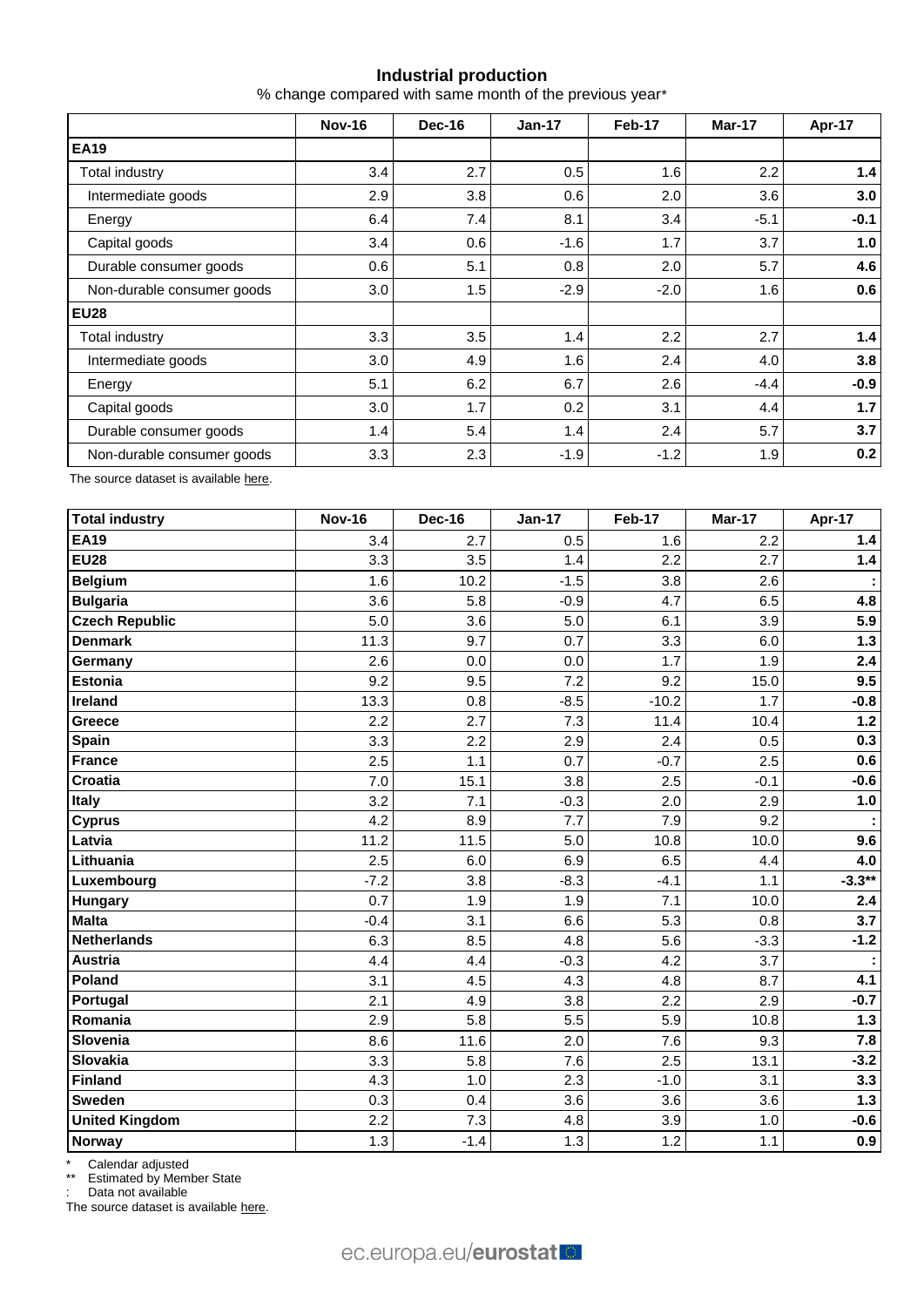### **Production indices for total industry, calendar and seasonally adjusted** (base year 2010)

|                       | 04/16 | 05/16 | 06/16 | 07/16 | 08/16 | 09/16 | 10/16 | 11/16 | 12/16 | 01/17 | 02/17 | 03/17 | 04/17 |
|-----------------------|-------|-------|-------|-------|-------|-------|-------|-------|-------|-------|-------|-------|-------|
| <b>EA19</b>           | 105.1 | 104.0 | 104.5 | 103.8 | 105.6 | 105.0 | 105.1 | 106.8 | 105.8 | 106.0 | 105.9 | 106.1 | 106.6 |
| <b>EU28</b>           | 105.9 | 104.8 | 105.3 | 104.6 | 106.1 | 105.6 | 105.7 | 107.5 | 106.9 | 107.0 | 107.0 | 107.3 | 107.5 |
| <b>Belgium</b>        | 108.3 | 105.9 | 107.8 | 110.8 | 110.0 | 107.0 | 108.1 | 109.4 | 113.8 | 108.5 | 112.2 | 110.5 |       |
| <b>Bulgaria</b>       | 111.0 | 111.1 | 114.1 | 112.9 | 112.9 | 114.2 | 113.0 | 114.1 | 116.0 | 112.4 | 116.7 | 117.9 | 116.4 |
| <b>Czech Republic</b> | 118.0 | 118.0 | 120.9 | 109.3 | 122.2 | 120.0 | 119.8 | 121.8 | 119.7 | 124.1 | 124.6 | 124.2 | 124.9 |
| <b>Denmark</b>        | 107.6 | 107.5 | 107.0 | 109.7 | 108.6 | 100.1 | 110.8 | 112.0 | 113.0 | 108.1 | 109.9 | 112.1 | 109.3 |
| Germany               | 109.9 | 108.8 | 110.3 | 108.4 | 111.0 | 110.3 | 110.4 | 111.1 | 108.9 | 110.8 | 111.7 | 111.4 | 112.5 |
| Estonia               | 134.0 | 130.6 | 130.2 | 134.1 | 133.9 | 138.5 | 139.1 | 141.0 | 139.3 | 140.4 | 143.6 | 147.0 | 146.8 |
| Ireland               | 159.1 | 152.6 | 158.4 | 166.0 | 150.1 | 158.7 | 154.8 | 177.3 | 159.9 | 164.3 | 143.4 | 146.3 | 157.5 |
| Greece                | 91.2  | 87.3  | 90.7  | 90.9  | 91.1  | 89.1  | 93.4  | 92.5  | 94.8  | 97.1  | 96.8  | 95.8  | 93.0  |
| Spain                 | 96.2  | 95.4  | 95.4  | 95.2  | 97.1  | 95.8  | 96.0  | 97.5  | 97.0  | 97.4  | 97.1  | 96.8  | 96.7  |
| <b>France</b>         | 101.5 | 101.3 | 100.3 | 99.6  | 102.3 | 100.5 | 100.7 | 103.4 | 101.9 | 102.1 | 100.3 | 102.7 | 102.1 |
| Croatia               | 99.2  | 97.9  | 98.3  | 97.9  | 96.8  | 99.6  | 100.9 | 104.1 | 110.5 | 101.0 | 100.2 | 100.7 | 98.8  |
| <b>Italy</b>          | 93.6  | 92.8  | 92.4  | 93.1  | 94.8  | 94.0  | 94.0  | 94.7  | 96.1  | 93.9  | 94.7  | 95.1  | 94.7  |
| <b>Cyprus</b>         | 80.2  | 78.2  | 80.5  | 80.6  | 80.5  | 79.3  | 81.3  | 81.0  | 83.3  | 83.8  | 84.4  | 85.6  |       |
| Latvia                | 120.8 | 123.9 | 125.2 | 123.2 | 121.4 | 123.6 | 126.9 | 130.4 | 130.7 | 127.5 | 131.6 | 132.8 | 132.5 |
| Lithuania             | 118.3 | 121.0 | 121.0 | 122.5 | 120.6 | 125.6 | 125.9 | 126.7 | 128.2 | 128.7 | 129.7 | 124.7 | 124.0 |
| Luxembourg            | 97.8  | 98.4  | 99.8  | 99.4  | 96.3  | 99.1  | 96.2  | 95.3  | 101.0 | 93.5  | 96.7  | 99.6  | 96.5* |
| Hungary               | 125.0 | 124.2 | 121.2 | 121.2 | 122.8 | 119.4 | 122.1 | 123.2 | 123.8 | 124.1 | 128.0 | 128.9 | 127.9 |
| <b>Malta</b>          | 96.3  | 96.5  | 96.3  | 95.6  | 97.0  | 98.0  | 95.5  | 98.1  | 99.9  | 99.1  | 100.5 | 97.0  | 99.8  |
| <b>Netherlands</b>    | 97.0  | 94.2  | 93.4  | 91.7  | 95.3  | 97.0  | 95.3  | 97.8  | 97.5  | 97.0  | 97.1  | 94.0  | 95.4  |
| <b>Austria</b>        | 112.6 | 113.1 | 111.8 | 111.6 | 113.4 | 113.1 | 114.3 | 116.0 | 114.9 | 113.3 | 116.0 | 115.8 |       |
| Poland                | 123.9 | 122.6 | 123.5 | 121.5 | 124.0 | 123.8 | 122.7 | 125.2 | 127.2 | 127.2 | 128.2 | 130.6 | 129.0 |
| Portugal              | 100.7 | 96.9  | 98.7  | 98.1  | 99.1  | 96.5  | 99.2  | 98.5  | 98.7  | 98.7  | 98.6  | 98.1  | 100.1 |
| Romania               | 134.3 | 128.6 | 131.4 | 132.5 | 133.7 | 134.8 | 133.7 | 135.1 | 137.3 | 136.9 | 138.7 | 142.5 | 141.7 |
| Slovenia              | 112.3 | 113.5 | 113.9 | 114.9 | 115.0 | 116.6 | 115.9 | 117.3 | 119.0 | 116.4 | 120.3 | 121.6 | 121.1 |
| Slovakia              | 140.4 | 139.6 | 139.6 | 117.2 | 141.3 | 139.8 | 139.5 | 140.2 | 141.3 | 141.8 | 140.1 | 154.7 | 137.8 |
| <b>Finland</b>        | 94.7  | 95.6  | 96.7  | 97.3  | 93.8  | 96.5  | 96.6  | 96.9  | 96.0  | 96.1  | 95.5  | 96.7  | 97.5  |
| Sweden                | 99.5  | 96.8  | 95.8  | 97.2  | 93.5  | 100.9 | 98.5  | 99.8  | 99.2  | 101.9 | 102.0 | 102.3 | 100.6 |
| <b>United Kingdom</b> | 100.8 | 100.2 | 100.2 | 100.3 | 100.1 | 99.8  | 98.6  | 100.9 | 101.8 | 101.5 | 100.8 | 99.8  | 100.1 |
| <b>Norway</b>         | 97.6  | 97.5  | 93.8  | 97.8  | 93.4  | 88.4  | 97.4  | 97.6  | 95.3  | 98.6  | 98.1  | 98.1  | 98.7  |

\* Estimated by Member State

: Data not available

The source dataset is available [here.](http://appsso.eurostat.ec.europa.eu/nui/show.do?query=BOOKMARK_DS-069583_QID_24071044_UID_-3F171EB0&layout=TIME,C,X,0;GEO,L,Y,0;INDIC_BT,L,Z,0;S_ADJ,L,Z,1;UNIT,L,Z,2;NACE_R2,L,Z,3;INDICATORS,C,Z,4;&zSelection=DS-069583UNIT,I10;DS-069583S_ADJ,SCA;DS-069583INDIC_BT,PROD;DS-069583INDICATORS,OBS_FLAG;DS-069583NACE_R2,B-D;&rankName1=UNIT_1_2_-1_2&rankName2=INDIC-BT_1_2_-1_2&rankName3=INDICATORS_1_2_-1_2&rankName4=S-ADJ_1_2_-1_2&rankName5=NACE-R2_1_2_1_1&rankName6=TIME_1_0_0_0&rankName7=GEO_1_2_0_1&sortC=ASC_-1_FIRST&rStp=&cStp=&rDCh=&cDCh=&rDM=true&cDM=true&footnes=false&empty=false&wai=false&time_mode=ROLLING&time_most_recent=true&lang=EN&cfo=%23%23%23%2C%23%23%23.%23%23%23)